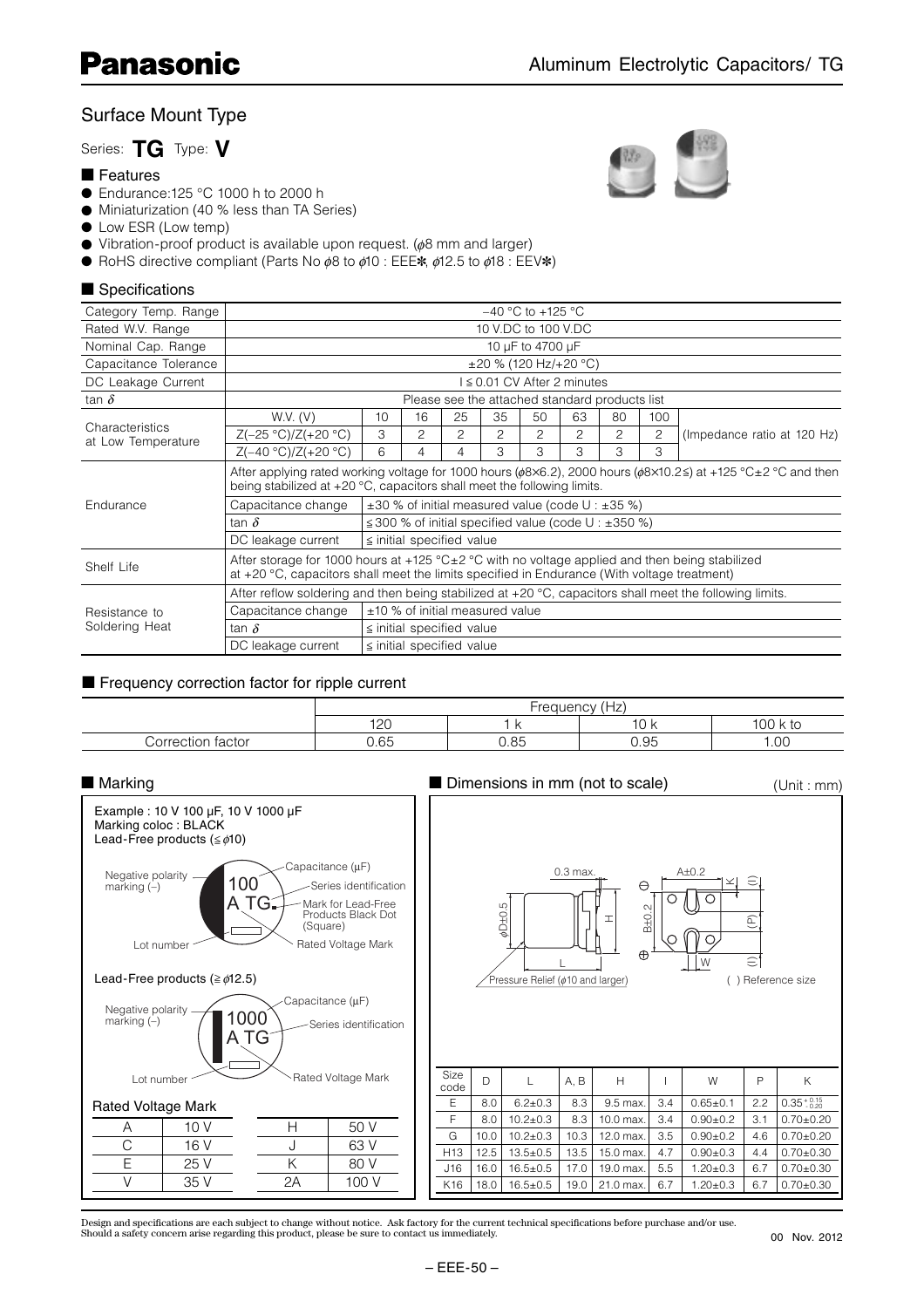# ■ Standard Products

Endurance : 125 °C 1000 h ( $\phi$ 8 x 10.2  $\le$  : 2000 h)

|      | Cap.                   |                |              |                        |                   |                              |                             |                             |            | Min.           |
|------|------------------------|----------------|--------------|------------------------|-------------------|------------------------------|-----------------------------|-----------------------------|------------|----------------|
| W.V. |                        | Case size      |              |                        |                   | Specification                |                             |                             |            | Packaging Q'ty |
|      |                        |                | Length       | *Size                  | Ripple<br>Current | <b>ESR</b>                   | tan $\delta$                | Part No.                    | Reflow     |                |
|      | $(\pm 20 \%)$          | Dia.           |              |                        |                   |                              |                             | (RoHS:compliant)            |            | Taping         |
|      |                        |                |              | Code                   |                   | (100 kHz) (100 kHz) (120 Hz) |                             |                             |            |                |
|      |                        |                |              |                        | $(mA$ r.m.s.)     |                              | (+125 °C) (+20 °C) (+20 °C) |                             |            |                |
| (V)  | $(\mu F)$<br>100       | (mm)<br>8      | (mm)<br>6.2  | Ε                      | 100               | $(\Omega)$<br>1.00           | 0.30                        | EEETG1A101P                 |            | (pcs)<br>1000  |
|      |                        | 8              | 6.2          | (E)                    | 100               | 1.00                         | 0.30                        | EEETG1A221UP                | (2)<br>(2) | 1000           |
|      | 220                    | $\overline{8}$ | 10.2         | F                      | 197               | 0.50                         | 0.30                        | EEETG1A221P                 |            | 500            |
|      |                        | 8              | 10.2         | (F)                    | 197               | 0.50                         | 0.30                        | EEETG1A331UP                | (2)<br>(2) | 500            |
|      | 330                    | 10             | 10.2         | G                      | 270               | 0.30                         | 0.30                        | EEETG1A331P                 | (2)        | 500            |
|      | 470                    | 10             | 10.2         | (G)                    | 270               | 0.30                         | 0.30                        | EEETG1A471UP                | (2)        | 500            |
| 10   | 1000                   | 12.5           | 13.5         | H <sub>13</sub>        | 800               | 0.12                         | 0.30                        | EEVTG1A102Q                 | (3)        | 200            |
|      | 1500                   | 12.5           | 13.5         | (H13)                  | 800               | 0.12                         | 0.30                        | EEVTG1A152UQ                | (3)        | 200            |
|      | 2200                   | 16             | 16.5         | J16                    | 1100              | 0.08                         | 0.32                        | EEVTG1A222M                 | (3)        | 125            |
|      |                        | 16             | 16.5         | (J16)                  | 1100              | 0.08                         | 0.34                        | EEVTG1A332UM                | (3)        | 125            |
|      | 3300                   | 18             | 16.5         | K16                    | 1300              | 0.075                        | 0.34                        | EEVTG1A332M                 | (3)        | 125            |
|      | 4700                   | 18             | 16.5         | K16                    | 1300              | 0.075                        | 0.36                        | EEVTG1A472M                 | (3)        | 125            |
|      | 100                    | 8              | 10.2         | F                      | 197               | 0.50                         | 0.23                        | EEETG1C101P                 | (2)        | 500            |
|      |                        | $\,8\,$        | 10.2         | (F)                    | 197               | 0.50                         | 0.23                        | EEETG1C221UP                | (2)        | 500            |
|      | 220                    | 10             | 10.2         | G                      | 270               |                              | 0.23                        | EEETG1C221P                 |            | 500            |
|      |                        | 10             |              |                        |                   | 0.30                         | 0.23                        |                             | (2)        | 500            |
|      | 330                    |                | 10.2         | (G)<br>H <sub>13</sub> | 270               | 0.30                         | 0.23                        | EEETG1C331UP<br>EEVTG1C331Q | (2)        | 200            |
| 16   |                        | 12.5           | 13.5         |                        | 800               | 0.12                         |                             |                             | (3)        |                |
|      | 470                    | 12.5           | 13.5         | H <sub>13</sub>        | 800               | 0.12                         | 0.23                        | EEVTG1C471Q                 | (3)        | 200            |
|      | 680<br>1000            | 12.5<br>12.5   | 13.5<br>13.5 | H <sub>13</sub>        | 800               | 0.12                         | 0.23                        | EEVTG1C681Q                 | (3)        | 200            |
|      |                        |                |              | (H13)                  | 800               | 0.12                         | 0.23                        | EEVTG1C102UQ                | (3)        | 200            |
|      |                        | 16             | 16.5         | J16                    | 1100              | 0.08                         | 0.23                        | EEVTG1C102M                 | (3)        | 125            |
|      | 2200                   | 16             | 16.5         | (J16)                  | 1100              | 0.08                         | 0.25                        | EEVTG1C222UM                | (3)        | 125            |
|      |                        | 18             | 16.5         | K16                    | 1300              | 0.075                        | 0.25                        | EEVTG1C222M                 | (3)        | 125            |
|      | 3300                   | 18             | 16.5         | K16                    | 1300              | 0.075                        | 0.27                        | EEVTG1C332M                 | (3)        | 125            |
|      | 47                     | 8              | 6.2          | E                      | 100               | 1.00                         | 0.18                        | EEETG1E470P                 | (2)        | 1000           |
|      | 100                    | 8              | 6.2          | (E)                    | 100               | 1.00                         | 0.18                        | EEETG1E101UP                | (2)        | 1000           |
|      |                        | 8              | 10.2         | F                      | 197               | 0.50                         | 0.18                        | EEETG1E101P                 | (2)        | 500            |
|      | 220                    | 8              | 10.2         | (F)                    | 197               | 0.50                         | 0.18                        | EEETG1E221UP                | (2)        | 500            |
|      |                        | 10             | 10.2         | G                      | 270               | 0.30                         | 0.18                        | EEETG1E221P                 | (2)        | 500            |
|      | 330                    | 10             | 10.2         | (G)                    | 270               | 0.30                         | 0.18                        | EEETG1E331UP                | (2)        | 500            |
| 25   |                        | 12.5           | 13.5         | H <sub>13</sub>        | 800               | 0.12                         | 0.18                        | EEVTG1E331Q                 | (3)        | 200            |
|      | 470                    | 12.5           | 13.5         | H <sub>13</sub>        | 800               | 0.12                         | 0.18                        | EEVTG1E471Q                 | (3)        | 200            |
|      | 680                    | 12.5           | 13.5         | (H13)                  | 800               | 0.12                         | 0.18                        | EEVTG1E681UQ                | (3)        | 200            |
|      |                        | 16             | 16.5         | J16                    | 1100              | 0.08                         | 0.18                        | EEVTG1E681M                 | (3)        | 125            |
|      | 1000                   | 16             | 16.5         | (J16)                  | 1100              | 0.08                         | 0.18                        | EEVTG1E102UM                | (3)        | 125            |
|      |                        | 18             | 16.5         | K16                    | 1300              | 0.075                        | 0.18                        | EEVTG1E102M                 | (3)        | 125            |
|      | 2200                   | 18<br>$\,8\,$  | 16.5<br>6.2  | K16<br>$\mathsf E$     | 1300              | 0.075                        | 0.20                        | EEVTG1E222M                 | (3)        | 125            |
|      | 33<br>47<br>100<br>220 |                |              |                        | 100               | 1.00                         | 0.16                        | EEETG1V330P                 | (2)        | 1000           |
|      |                        | $\,8\,$        | 6.2          | (E)                    | 100               | 1.00                         | 0.16                        | EEETG1V470UP                | (2)        | 1000           |
| 35   |                        | $\,8\,$        | 10.2         | $\mathsf F$            | 197               | 0.50                         | 0.16                        | EEETG1V470P                 | (2)        | 500            |
|      |                        | $\,8\,$        | 10.2         | (F)                    | 197               | 0.50                         | 0.16                        | EEETG1V101UP                | (2)        | 500            |
|      |                        | 10             | 10.2         | G                      | 270               | 0.30                         | 0.16                        | EEETG1V101P                 | (2)        | 500            |
|      |                        | $10$           | 10.2         | (G)                    | 270               | 0.30                         | 0.16                        | EEETG1V221UP                | (2)        | 500            |
|      | 330                    | 12.5           | 13.5         | H <sub>13</sub>        | 800               | 0.12                         | 0.16                        | EEVTG1V331Q                 | (3)        | 200            |
|      | 470                    | 12.5           | 13.5         | (H13)                  | 800               | 0.12                         | 0.16                        | EEVTG1V471UQ                | (3)        | 200            |
| 35   |                        | 16             | 16.5         | J16                    | 1100              | 0.08                         | 0.16                        | EEVTG1V471M                 | (3)        | 125            |
|      | 680                    | 16             | 16.5         | (J16)                  | 1100              | 0.08                         | 0.16                        | EEVTG1V681UM                | (3)        | 125            |
|      |                        | 18<br>18       | 16.5         | K16                    | 1300              | 0.075                        | 0.16                        | EEVTG1V681M                 | (3)        | 125<br>125     |
|      | 1000                   |                | 16.5         | K16                    | 1300              | 0.075                        | 0.16                        | EEVTG1V102M                 | (3)        |                |

✽Size code( ):Miniaturization product

· Please refer to the page of "Reflow Profile" and "The Taping Dimensions".

· When requesting vibration-proof product, please put the last "V" instead to "P, Q, or M"

Design and specifications are each subject to change without notice. Ask factory for the current technical specifications before purchase and/or use.<br>Should a safety concern arise regarding this product, please be sure to